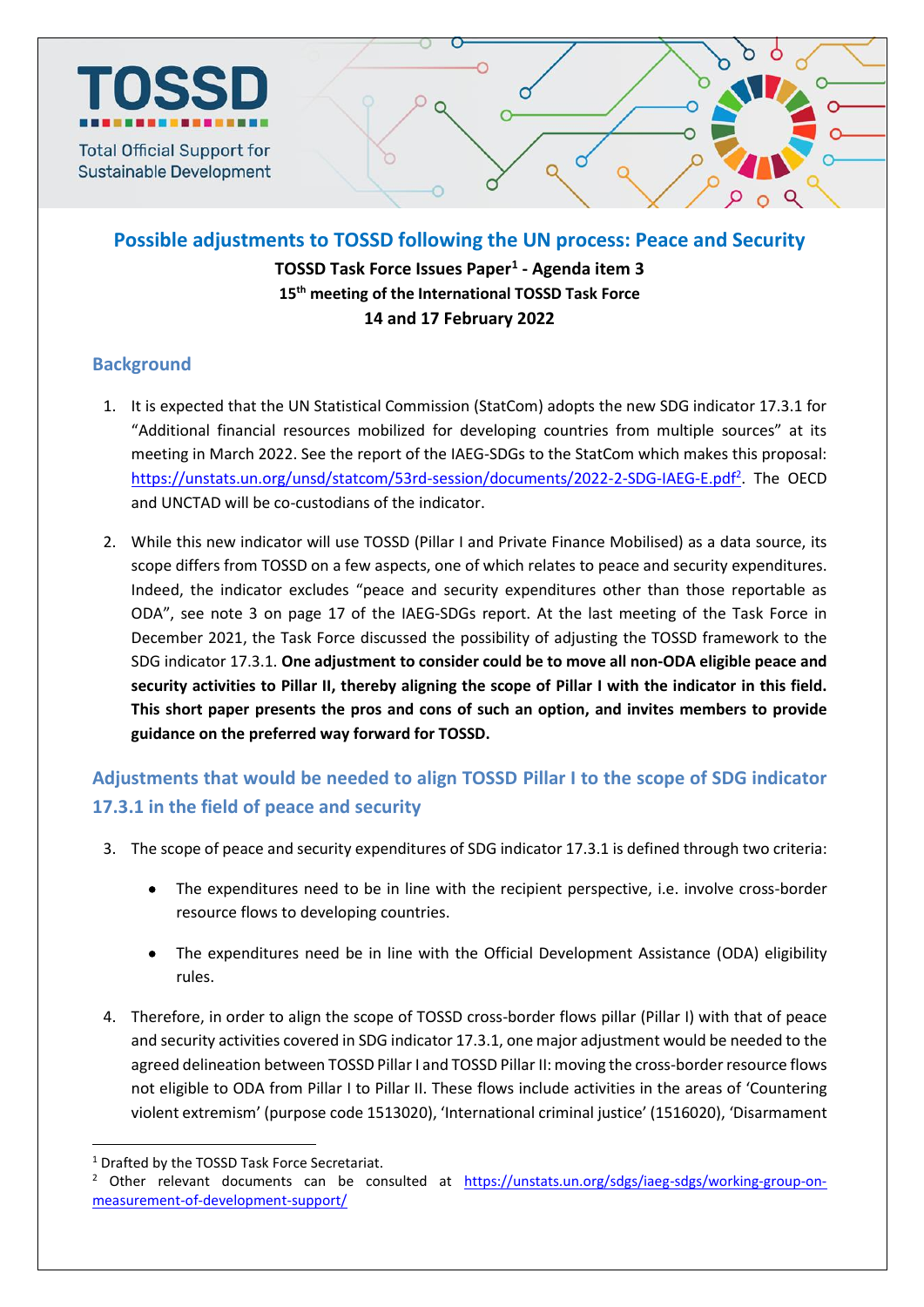of Weapons of Mass Destruction (WMD)' (1520010), and some activities related to 'Fight against transnational organised crime' (1513010), 'Transitional justice' (1516010) and 'Cyber security' (1513030). See Annex 1 for the list of purpose codes that were introduced to better capture peace and security expenditures in TOSSD, and their relationship to ODA.

5. Moving the share of the United Nations (UN) peacekeeping budget that is eligible to ODA (15%) from Pillar II to Pillar I could also be considered.

### **Pros and cons of aligning TOSSD Pillar I to the scope of SDG indicator 17.3.1 in the field of peace and security**

- 6. There are pros and cons to aligning TOSSD Pillar I with the scope of indicator 17.3.1. (See Table 1.) While such an alignment would have a number of advantages, operating the needed adjustments would create a number of inconsistencies in TOSSD data and draw into question the key feature of the cross-border flows pillar:
	- The main benefit of the alignment would be to demonstrate the responsiveness of the TOSSD Task Force and the TOSSD framework to the deliberations of the UN, which would further anchor the measure in the UN context and encourage greater political buy-in from countries and organisations for which this anchor is of primary importance.
	- The main concern related to the alignment is that moving non-ODA eligible cross-border support from Pillar I to Pillar II would alter the key feature and objective of the cross-border flows pillar, i.e. showing the most accurate picture possible of the recipient perspective.
- 7. From a technical point of view, alignment of the scope of TOSSD Pillar I to peace and security expenditures is feasible but would require modifying the Reporting Instructions and including a reference to the ODA rules<sup>3</sup> to specify that non-ODA activities in the field of peace and security all fall under Pillar II, even if they do entail cross-border flows. This may trigger questions on the governance of the TOSSD measure (the fact that ODA rules, governed by the DAC, are affecting the classification of flows in TOSSD which is governed by a broader group of stakeholders, including dual providers/recipients, recipient countries and multilateral organisations).
- 8. In practice, this change in methodology is not required to produce the indicator as defined in the UN proposal. The non-ODA activities can remain in Pillar I but be separately identified and therefore excluded from the data to be submitted to the UN Statistics Division. These exclusions relate to:
	- Activities assigned purpose codes 'Countering violent extremism' (code 1513020), 'International criminal justice' (1516020) and 'Disarmament of Weapons of Mass Destruction (WMD)' (1520010).
	- Activities assigned purpose codes 'Fight against transnational organised crime' (1513010), 'Transitional justice (1516010)' and 'Cyber security' (1513030) that were not reported as ODA by CRS reporters. For non-CRS reporters, in particular South-South Co-operation providers, the Secretariat could review individual activities assigned these purpose codes, and confirm with reporters the ones that need to be removed.

 $\overline{a}$ <sup>3</sup> DA[C Reporting Directives,](https://one.oecd.org/document/DCD/DAC/STAT(2020)44/FINAL/en/pdf) paragraphs 110-133.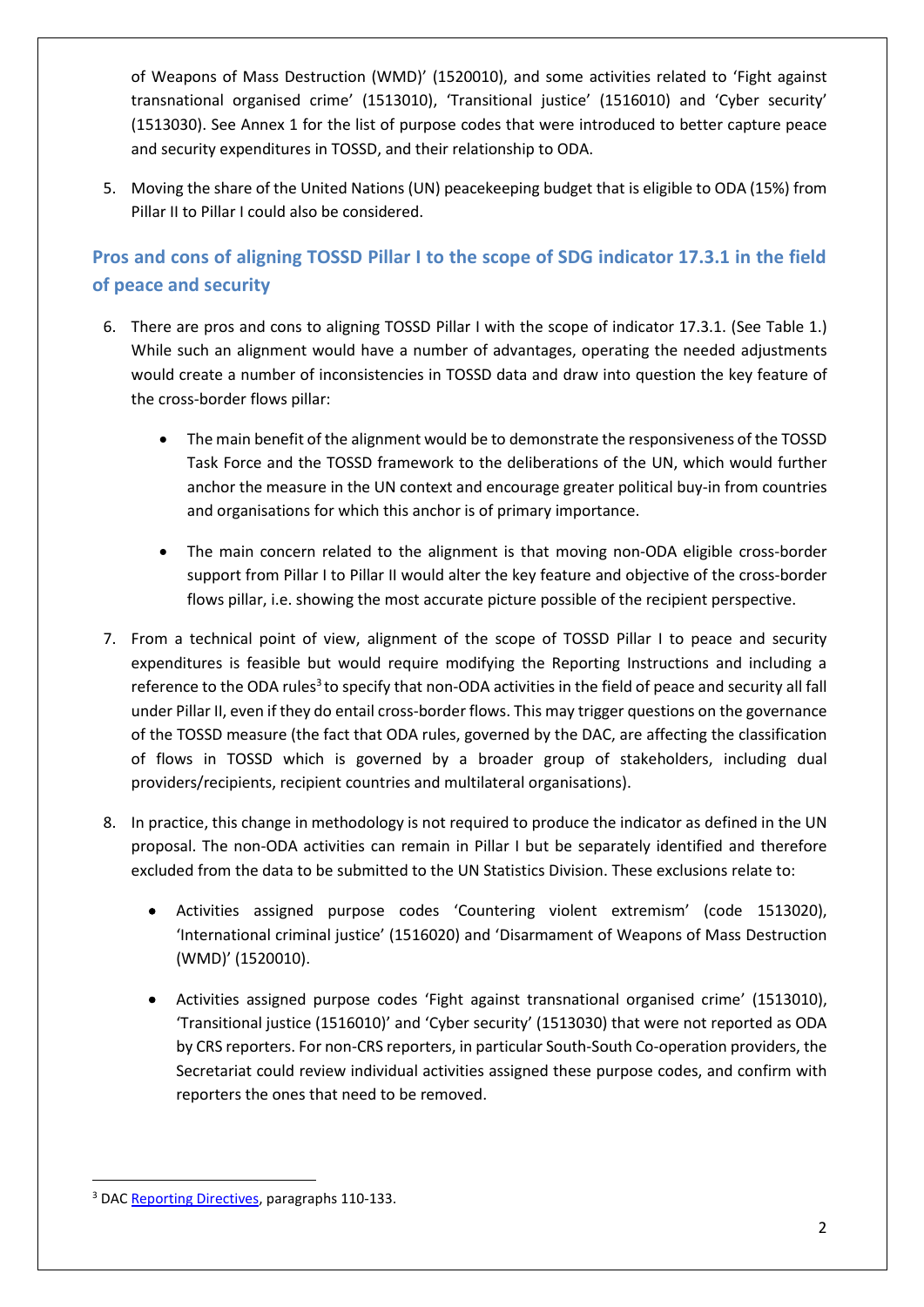9. The TOSSD framework and TOSSD data go much beyond the coverage of indicator 17.3.1 and will have many other purposes than serving as the data source for this indicator. For this reason, and noting that peace and security is only one sector of support in TOSSD, it could be difficult to justify changing the fundamental nature of TOSSD Pillar I to match with the Indicator 17.3.1. In any case, other adjustments will be needed to produce the data for the indicator 17.3.1 from TOSSD Pillar I (to exclude debt relief and non-grant financial instruments other than loans). These considerations would support maintaining the TOSSD methodology unchanged, keeping the current general logic of the pillar delineation, and using only a subset of Pillar I data to inform indicator 17.3.1.

| <b>Pros</b>                                                                                                                                                                                                                                                                                                                                                                                                                                                                                                                                                                                                                                                                                                                                                                                                | Cons                                                                                                                                                                                                                                                                                                                                                                                                                                                                                                                                                                                                                                                                                                                                                                                                                                                                                                                                                                                                                                                                                                                                                                                                                                                                                                                            |
|------------------------------------------------------------------------------------------------------------------------------------------------------------------------------------------------------------------------------------------------------------------------------------------------------------------------------------------------------------------------------------------------------------------------------------------------------------------------------------------------------------------------------------------------------------------------------------------------------------------------------------------------------------------------------------------------------------------------------------------------------------------------------------------------------------|---------------------------------------------------------------------------------------------------------------------------------------------------------------------------------------------------------------------------------------------------------------------------------------------------------------------------------------------------------------------------------------------------------------------------------------------------------------------------------------------------------------------------------------------------------------------------------------------------------------------------------------------------------------------------------------------------------------------------------------------------------------------------------------------------------------------------------------------------------------------------------------------------------------------------------------------------------------------------------------------------------------------------------------------------------------------------------------------------------------------------------------------------------------------------------------------------------------------------------------------------------------------------------------------------------------------------------|
| Aligning to the scope of the indicator would<br>demonstrate the responsiveness of the<br>TOSSD Task Force to the UN decisions and<br>encourage greater political buy-in.<br>As non-ODA eligible activities would still be<br>included in Pillar II, the overall scope of<br>TOSSD would not be affected.<br>The volumes concerned are small at present,<br>and would not significantly affect the TOSSD<br>recipient perspective (see Annex 2).<br>There are still sensitivities around peace and<br>security expenditures and the extent to<br>they contribute<br>which<br>to sustainable<br>development. Moving the non-ODA part to<br>Pillar II could be welcomed by some<br>stakeholders.<br>The production of the data for the indicator,<br>as derived from TOSSD, would be more<br>straightforward. | Moving non-ODA eligible cross-border support<br>$\bullet$<br>from Pillar I to Pillar II would alter the key<br>feature and objective of the cross-border flows<br>TOSSD pillar, i.e. showing the most accurate<br>picture possible of the recipient perspective.<br>ODA and TOSSD, while complementary<br>$\bullet$<br>measures, are fundamentally different (see<br>Annex G of the Reporting Instructions). If ODA<br>rules affect the classification of flows in TOSSD,<br>it risks creating a precedent and could trigger<br>questions on the independence of the TOSSD<br>governance vis-à-vis that of ODA.<br>The proposed SDG indicator is in any case not<br>$\bullet$<br>optimal, as it excludes other items that are key<br>to sustainable development (e.g. debt relief<br>and non-grant instruments other than loans).<br>All these exclusions might be reviewed by the<br>IAEG-SDGs in 2025; the Task Force could follow<br>the evolution of these discussions, and<br>reconsider its decision to align or not at a later<br>stage.<br>affect<br>the<br><b>TOSSD</b><br>Alignment<br>would<br>architecture and its logic while in practice it is<br>not required to produce the indicator (non-<br>ODA eligible expenditures can be removed at<br>the time of producing the data for the SDG<br>indicator 17.3.1.). |

### **Table 1: Pros and cons of moving non-ODA peace and security expenditures from Pillar I to Pillar II to align TOSSD to the SDG indicator 17.3.1**

## **Other considerations: Improving the classification of activities in TOSSD Pillar I versus Pillar II**

10. Given that the SDG indicator 17.3.1 will be based on TOSSD Pillar I (and private finance mobilised) solely, the classification of expenditures in Pillar I versus Pillar II has become even more critical. TOSSD providers may in particular wish to ensure that cross-border expenditures in the field of peace and security that are eligible to ODA, and therefore covered in indicator 17.3.1, are indeed included in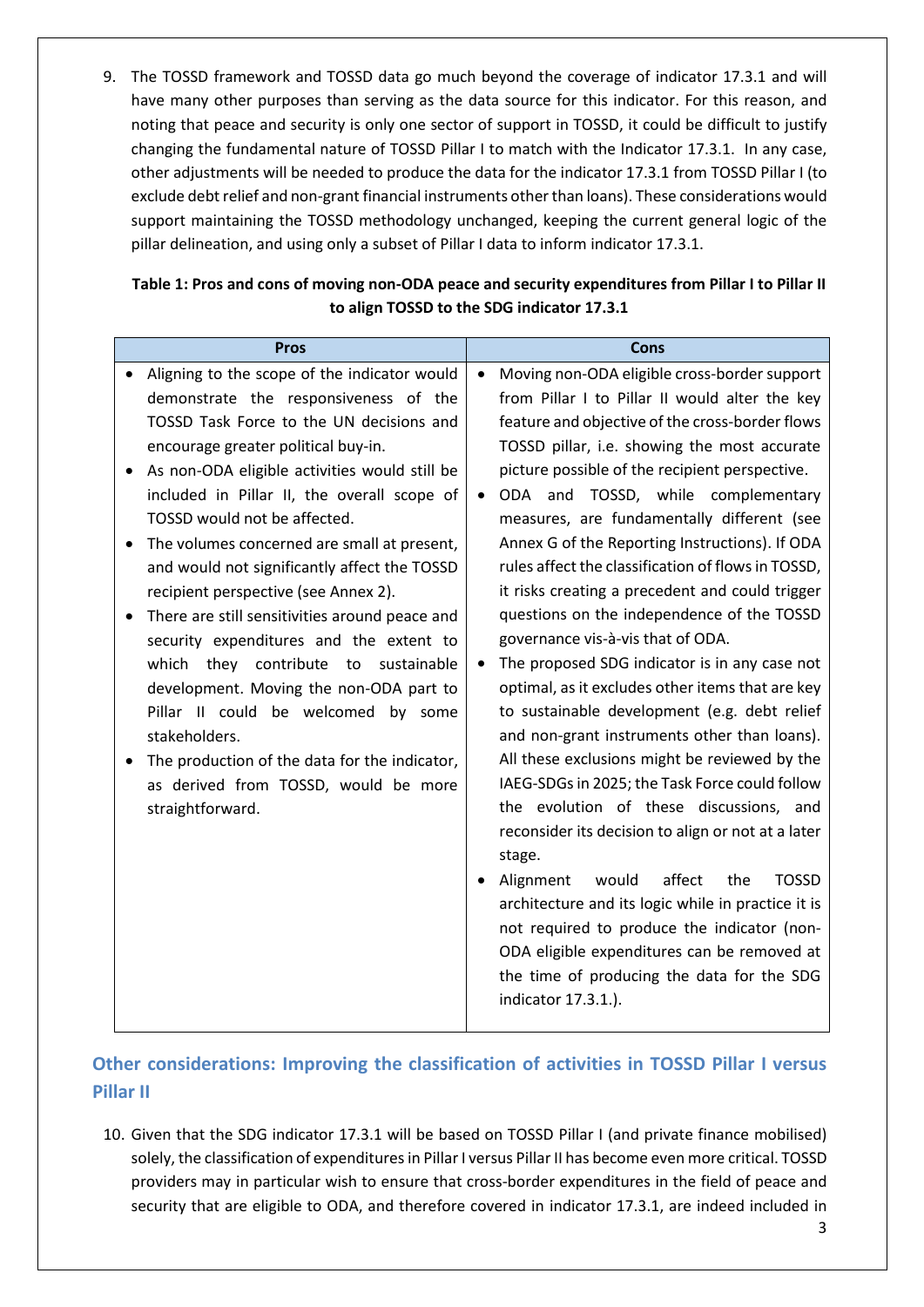TOSSD Pillar I. In this regard, there may be room for adjusting the operational delineation between the two TOSSD pillars, without altering their definition and logic. These adjustments could include the following:

- Preference to Pillar I for regional activities<sup>4</sup>: So far, when the cross-border characteristic of regional activities was not clear based on the project description, the default attribution was Pillar II. This rule of practice could be changed by including these regional activities rather in Pillar I (assigning them the relevant regional recipient codes), in particular in cases where the activities are also reported in ODA. As mentioned by some TOSSD and ODA reporters, the bulk of regional activities eligible to ODA translate into cross-border resource flows to recipient countries.
- Including peacekeeping operations in Pillar I: The TOSSD Task Force decided to include all peacekeeping operations in Pillar  $II<sup>5</sup>$  on the grounds that these operations, even if located in specific countries, aim to address an international threat to peace and security and often take the form of core contributions to multilateral organisations. However, peacekeeping operations can also be seen as having a cross-border nature since they give rise to activities actually implemented in TOSSD-eligible countries. <sup>6</sup> Therefore, in order to stress the crossborder characteristic of peacekeeping operations and ensuring that they can be reported under indicator 17.3.1, it may be preferable to include these activities in Pillar I, recognising however that only a subset would be reportable under indicator 17.3.1 (15% is ODA-eligible).

#### **Issues for discussion**

- **What are Task Force members' views on the possible alignment of the scope of TOSSD Pillar I to SDG indicator 17.3.1 in the field of peace and security?**
- **Do Task Force members agree to keep the TOSSD methodology unchanged i.e. keep the peace and security expenditures that contribute to sustainable development and that entail cross-border flows in Pillar I, even if they do not comply with the ODA rules? If so, the Secretariat would remove the non-ODA activities when producing data for the SDG indicator 17.3.1, to align with its scope.**
- **Task Force members are invited to pay renewed attention to the classification of their expenditures in Pillar I and Pillar II. Do they see merit in pursuing the suggestions in paragraph 10, in particular reclassifying peacekeeping operations in Pillar I?**

1

<sup>&</sup>lt;sup>4</sup> This suggestion would be valid for all TOSSD activities, not solely in the field of peace and security expenditures.

<sup>&</sup>lt;sup>5</sup> This item is limited to peacekeeping operations mandated or authorised by the UN Security Council. Peacekeeping operations mandated by non-military regional organisations are eligible to TOSSD as well, providing that their mandate is focused on the protection of civilians, not on defeating an enemy.

<sup>&</sup>lt;sup>6</sup> In TOSSD, 'cross-border resource flow' is understood as the implementation of the activity in the territory of one or several TOSSD eligible-countries, not necessarily as the full transfer of funds to entities located in TOSSD-eligible countries.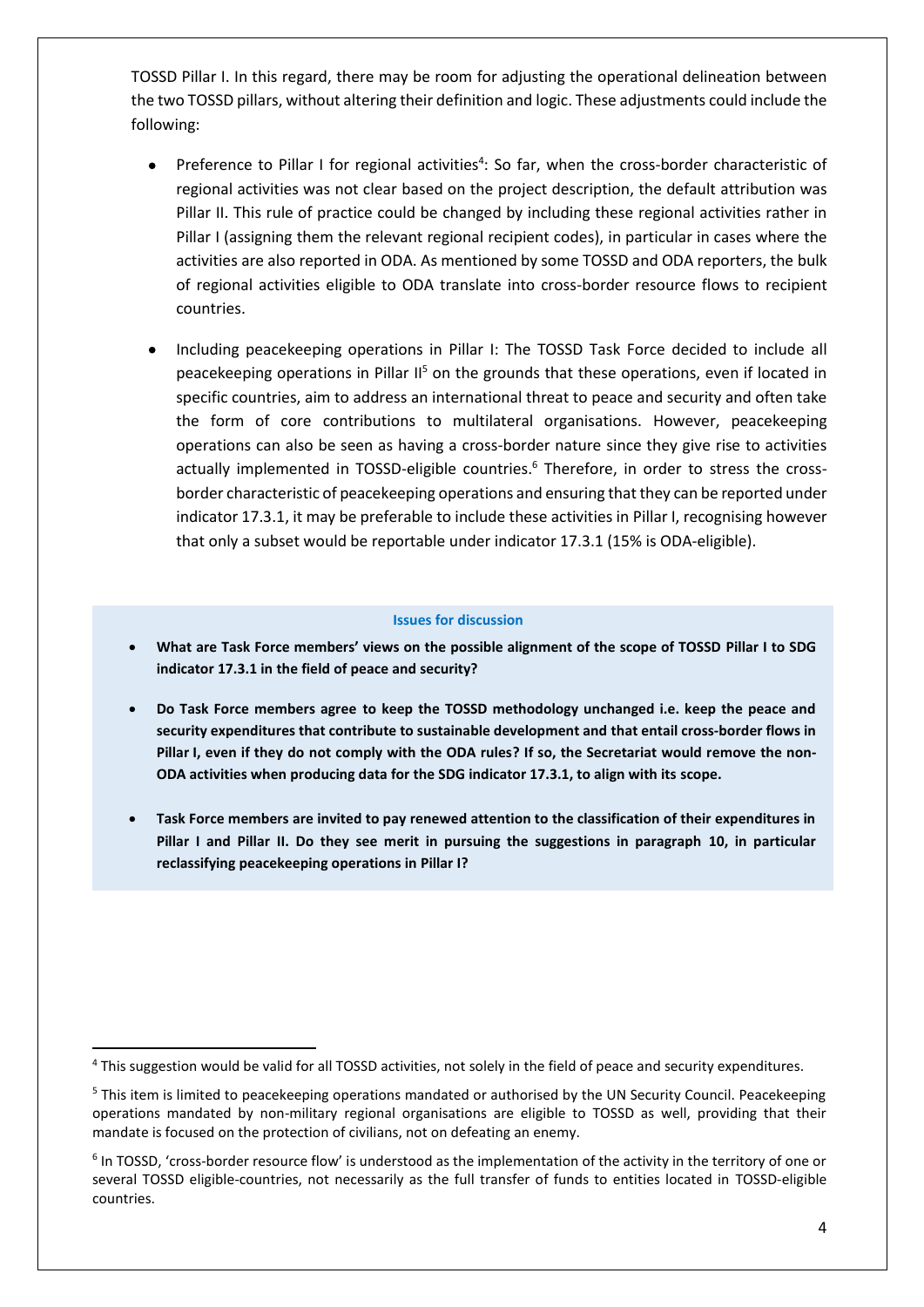

**Total Official Support for** Sustainable Development



**Annex 1.List of purpose codes that were introduced to better capture peace and security expenditures in TOSSD, and their relationship to ODA**

| 150     | <b>Government &amp; Civil Society</b>                                                                                                                                                                                                                                                                                                                                                                                                                                                                                                                                                                                                                                                  |                                                                                                                                                                                                                                                                                                                                                                                                                                                                                                                                                                                                                                                                                                                                                                         |                                              |  |
|---------|----------------------------------------------------------------------------------------------------------------------------------------------------------------------------------------------------------------------------------------------------------------------------------------------------------------------------------------------------------------------------------------------------------------------------------------------------------------------------------------------------------------------------------------------------------------------------------------------------------------------------------------------------------------------------------------|-------------------------------------------------------------------------------------------------------------------------------------------------------------------------------------------------------------------------------------------------------------------------------------------------------------------------------------------------------------------------------------------------------------------------------------------------------------------------------------------------------------------------------------------------------------------------------------------------------------------------------------------------------------------------------------------------------------------------------------------------------------------------|----------------------------------------------|--|
| 151     | <b>Government &amp; Civil Society-general</b>                                                                                                                                                                                                                                                                                                                                                                                                                                                                                                                                                                                                                                          | <b>Relationship to ODA</b>                                                                                                                                                                                                                                                                                                                                                                                                                                                                                                                                                                                                                                                                                                                                              |                                              |  |
| 1513010 | Fight against transnational<br>organised crime                                                                                                                                                                                                                                                                                                                                                                                                                                                                                                                                                                                                                                         | Activities that support law enforcement agencies in the fight against all forms of transnational organised crime, including<br>trafficking in cultural property, money laundering and illicit financial flows; trafficking of wild fauna and flora and forest<br>products; maritime piracy; illegal mining, trafficking in precious metals; crimes related to fishing; illicit trafficking in firearms;<br>human trafficking and migrant smuggling. Activities should be aligned with the United Nations Convention against<br>Transnational Organised Crime (UNTOC). The provision, or training on the use, of lethal equipment is excluded even if<br>related to the above-mentioned crimes. [Use code 16063 for counter-narcotics and code 15140 for cyber security. | Includes both ODA and non-ODA<br>activities. |  |
| 1513020 | Activities aimed at combating terrorism. The activities reported here should be aligned with the United Nations Global<br>Counter-Terrorism Strategy and the 19 international legal instruments to prevent terrorist acts. Examples include the<br>facilitation of the implementation of the relevant legal instruments, combating money laundering and financing of terrorism,<br>Countering violent extremism<br>capacity-building programmes to strengthen transport security and border management systems, and assistance in<br>developing an effective and rule of law-based criminal justice system. The provision, or training on the use, of lethal<br>equipment is excluded. |                                                                                                                                                                                                                                                                                                                                                                                                                                                                                                                                                                                                                                                                                                                                                                         | Includes only non-ODA activities.            |  |
| 1513030 | Cyber security                                                                                                                                                                                                                                                                                                                                                                                                                                                                                                                                                                                                                                                                         | Operational policing to protect computer systems from theft or damage covering hardware, software and electronic data.                                                                                                                                                                                                                                                                                                                                                                                                                                                                                                                                                                                                                                                  | Includes both ODA and non-ODA<br>activities. |  |
| 1516010 | <b>Transitional justice</b>                                                                                                                                                                                                                                                                                                                                                                                                                                                                                                                                                                                                                                                            | Support to international mechanisms aimed at ensuring accountability for serious crimes such as genocide, crimes against<br>humanity and war crimes as defined in international law.                                                                                                                                                                                                                                                                                                                                                                                                                                                                                                                                                                                    |                                              |  |
| 1516020 | International criminal justice                                                                                                                                                                                                                                                                                                                                                                                                                                                                                                                                                                                                                                                         | Support beyond the regular justice system to address large-scale or systematic human rights violations.                                                                                                                                                                                                                                                                                                                                                                                                                                                                                                                                                                                                                                                                 | Includes only non-ODA activities.            |  |
| 152     | <b>Conflict, Peace &amp; Security</b>                                                                                                                                                                                                                                                                                                                                                                                                                                                                                                                                                                                                                                                  |                                                                                                                                                                                                                                                                                                                                                                                                                                                                                                                                                                                                                                                                                                                                                                         |                                              |  |
| 1520010 | Disarmament of Weapons of<br>Mass Destruction (WMD)                                                                                                                                                                                                                                                                                                                                                                                                                                                                                                                                                                                                                                    | Activities intended at supporting disarmament and non-proliferation of biological, chemical and nuclear weapons.                                                                                                                                                                                                                                                                                                                                                                                                                                                                                                                                                                                                                                                        | Includes only non-ODA activities.            |  |
| 1520020 | Prevention of Violent<br><b>Extremism</b>                                                                                                                                                                                                                                                                                                                                                                                                                                                                                                                                                                                                                                              | Actions intended at addressing the drivers of violent extremism such as those outlined in the United Nations Secretary<br>General Plan of Action to Prevent Violent Extremism: dialogue and conflict prevention; strengthening good governance,<br>human rights and the rule of law; engaging communities; empowering youth; gender equality and empowering women;<br>education, skills development and employment facilitation; strategic communications, the Internet and social media.                                                                                                                                                                                                                                                                               | Includes only ODA activities.                |  |
|         |                                                                                                                                                                                                                                                                                                                                                                                                                                                                                                                                                                                                                                                                                        |                                                                                                                                                                                                                                                                                                                                                                                                                                                                                                                                                                                                                                                                                                                                                                         |                                              |  |